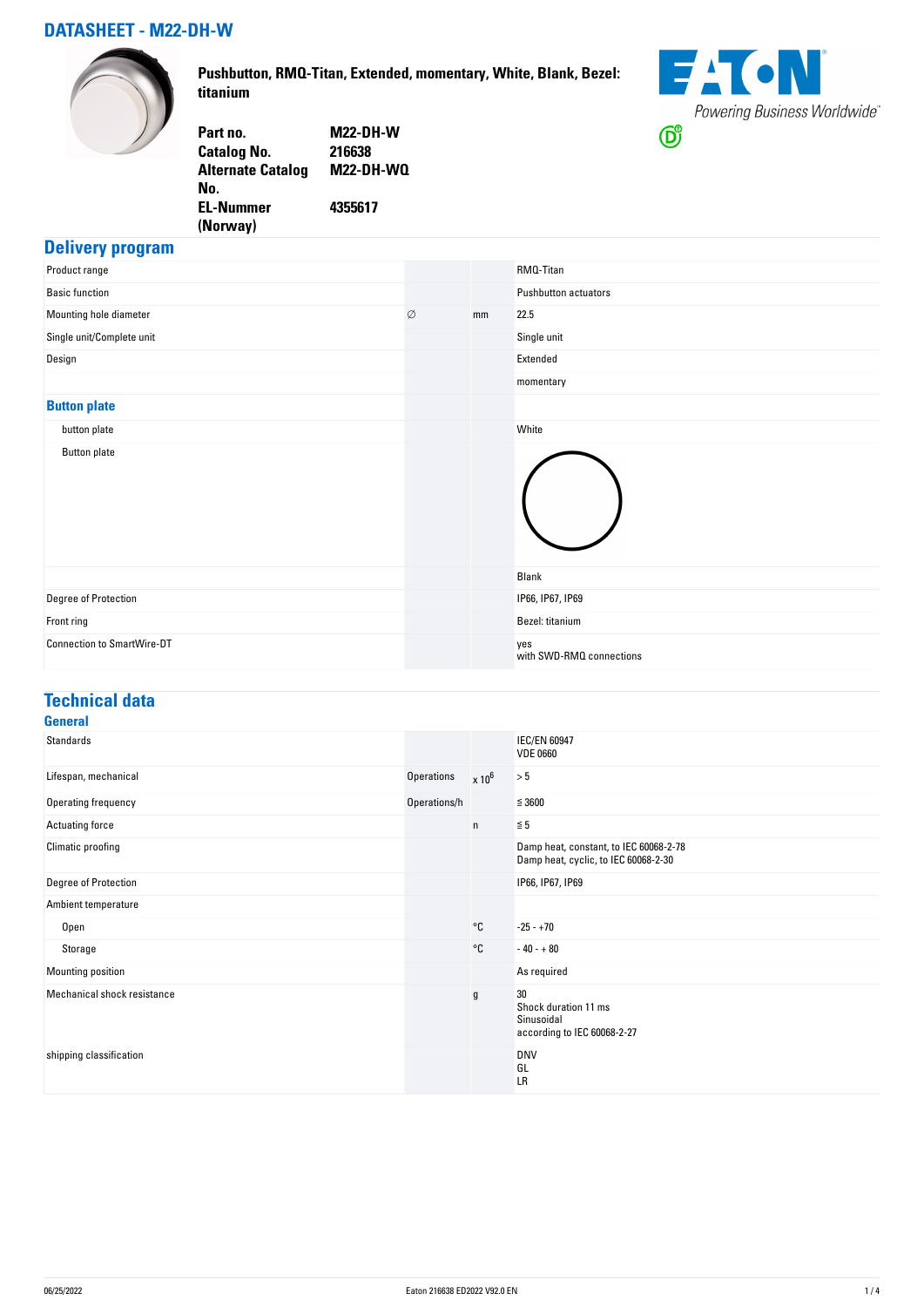

## **Design verification as per IEC/EN 61439**

| Technical data for design verification                                                                                    |                   |    |                                                                                                             |
|---------------------------------------------------------------------------------------------------------------------------|-------------------|----|-------------------------------------------------------------------------------------------------------------|
| Rated operational current for specified heat dissipation                                                                  | $I_n$             | A  | 0                                                                                                           |
| Heat dissipation per pole, current-dependent                                                                              | $P_{\text{vid}}$  | W  | 0                                                                                                           |
| Equipment heat dissipation, current-dependent                                                                             | $P_{vid}$         | W  | $\boldsymbol{0}$                                                                                            |
| Static heat dissipation, non-current-dependent                                                                            | $P_{VS}$          | W  | 0                                                                                                           |
| Heat dissipation capacity                                                                                                 | $P_{\text{diss}}$ | W  | 0                                                                                                           |
| Operating ambient temperature min.                                                                                        |                   | °C | $-25$                                                                                                       |
| Operating ambient temperature max.                                                                                        |                   | °C | 70                                                                                                          |
| IEC/EN 61439 design verification                                                                                          |                   |    |                                                                                                             |
| 10.2 Strength of materials and parts                                                                                      |                   |    |                                                                                                             |
| 10.2.2 Corrosion resistance                                                                                               |                   |    | Meets the product standard's requirements.                                                                  |
| 10.2.3.1 Verification of thermal stability of enclosures                                                                  |                   |    | Meets the product standard's requirements.                                                                  |
| 10.2.3.2 Verification of resistance of insulating materials to normal heat                                                |                   |    | Meets the product standard's requirements.                                                                  |
| 10.2.3.3 Verification of resistance of insulating materials to abnormal heat<br>and fire due to internal electric effects |                   |    | Meets the product standard's requirements.                                                                  |
| 10.2.4 Resistance to ultra-violet (UV) radiation                                                                          |                   |    | Please enquire                                                                                              |
| 10.2.5 Lifting                                                                                                            |                   |    | Does not apply, since the entire switchgear needs to be evaluated.                                          |
| 10.2.6 Mechanical impact                                                                                                  |                   |    | Does not apply, since the entire switchgear needs to be evaluated.                                          |
| 10.2.7 Inscriptions                                                                                                       |                   |    | Meets the product standard's requirements.                                                                  |
| 10.3 Degree of protection of ASSEMBLIES                                                                                   |                   |    | Does not apply, since the entire switchgear needs to be evaluated.                                          |
| 10.4 Clearances and creepage distances                                                                                    |                   |    | Meets the product standard's requirements.                                                                  |
| 10.5 Protection against electric shock                                                                                    |                   |    | Does not apply, since the entire switchgear needs to be evaluated.                                          |
| 10.6 Incorporation of switching devices and components                                                                    |                   |    | Does not apply, since the entire switchgear needs to be evaluated.                                          |
| 10.7 Internal electrical circuits and connections                                                                         |                   |    | Is the panel builder's responsibility.                                                                      |
| 10.8 Connections for external conductors                                                                                  |                   |    | Is the panel builder's responsibility.                                                                      |
| 10.9 Insulation properties                                                                                                |                   |    |                                                                                                             |
| 10.9.2 Power-frequency electric strength                                                                                  |                   |    | Is the panel builder's responsibility.                                                                      |
| 10.9.3 Impulse withstand voltage                                                                                          |                   |    | Is the panel builder's responsibility.                                                                      |
| 10.9.4 Testing of enclosures made of insulating material                                                                  |                   |    | Is the panel builder's responsibility.                                                                      |
| 10.10 Temperature rise                                                                                                    |                   |    | Not applicable.                                                                                             |
| 10.11 Short-circuit rating                                                                                                |                   |    | Is the panel builder's responsibility. The specifications for the switchgear must be<br>observed.           |
| 10.12 Electromagnetic compatibility                                                                                       |                   |    | Is the panel builder's responsibility. The specifications for the switchgear must be<br>observed.           |
| 10.13 Mechanical function                                                                                                 |                   |    | The device meets the requirements, provided the information in the instruction<br>leaflet (IL) is observed. |

#### **Technical data ETIM 8.0**

Low-voltage industrial components (EG000017) / Front element for push button (EC000221)

Electric engineering, automation, process control engineering / Low-voltage switch technology / Command and alarm device / Front element for push-button actuators (ecl@ss10.0.1-27-37-12-10 [AKF028014])

| Colour button                 |    | White |
|-------------------------------|----|-------|
| Number of command positions   |    |       |
| <b>Construction type lens</b> |    | Round |
| Hole diameter                 | mm | 22    |
| Width opening                 | mm | 0     |
| Height opening                | mm | 0     |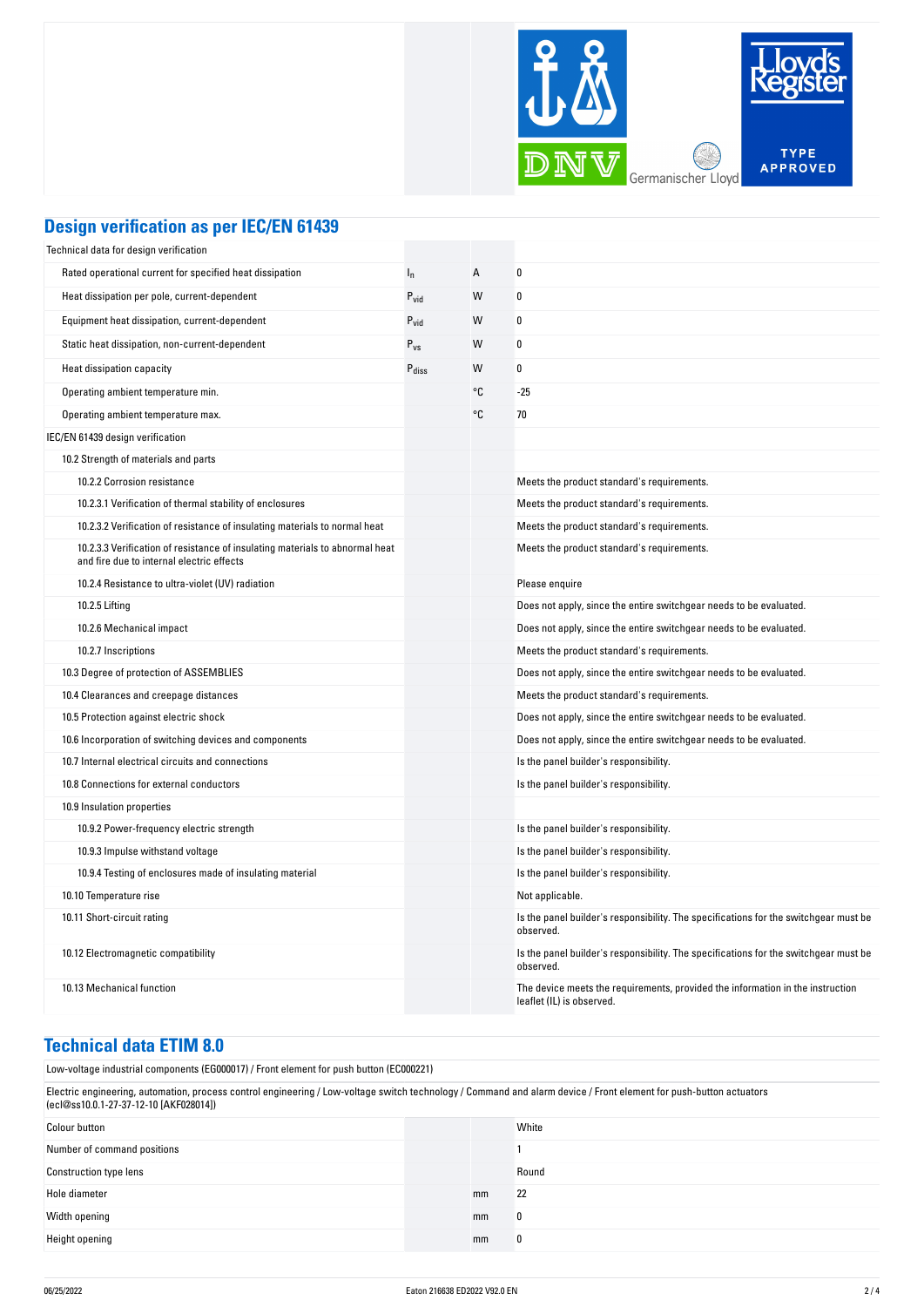| Type of button                          | High       |
|-----------------------------------------|------------|
| Suitable for illumination               | No         |
| With protective cover                   | No         |
| Labelled                                | No         |
| Switching function latching             | No         |
| Spring-return                           | Yes        |
| With front ring                         | Yes        |
| Material front ring                     | Plastic    |
| Colour front ring                       | Chrome     |
| Degree of protection (IP), front side   | IP67/IP69K |
| Degree of protection (NEMA), front side | 4X         |

## **Approvals**

| <b>Product Standards</b>    | IEC/EN 60947-5; UL 508; CSA-C22.2 No. 14-05; CSA-C22.2 No. 94-91; CE marking |
|-----------------------------|------------------------------------------------------------------------------|
| UL File No.                 | E29184                                                                       |
| UL Category Control No.     | <b>NKCR</b>                                                                  |
| CSA File No.                | 012528                                                                       |
| CSA Class No.               | 3211-03                                                                      |
| North America Certification | UL listed, CSA certified                                                     |
| <b>Degree of Protection</b> | UL/CSA Type 3R, 4X, 12, 13                                                   |

# **Dimensions**